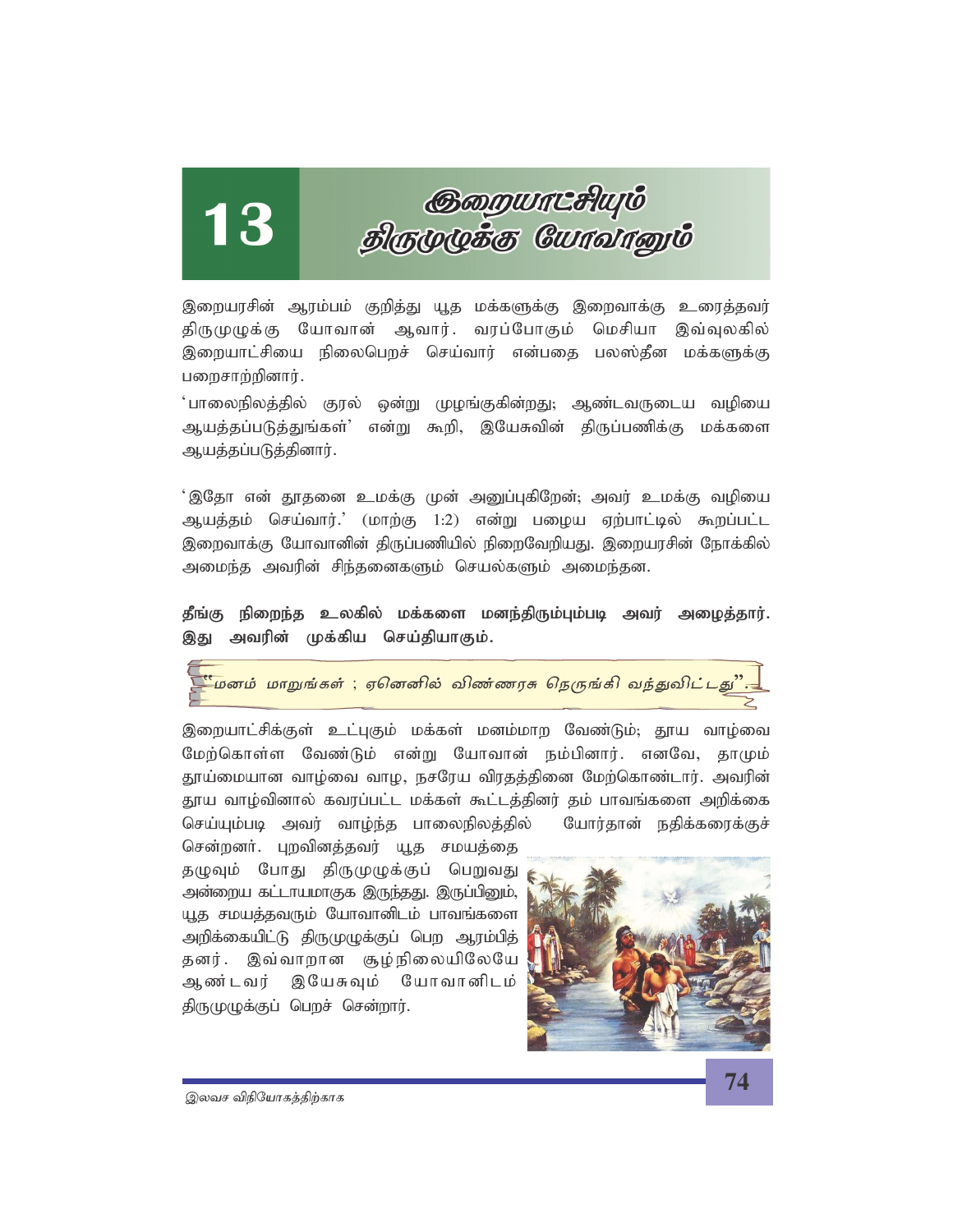இவ்வாறு மனந்திரும்பும் மக்கள் நீதி, நியாயத்தின் அடிப்படையில் அமையும் வாழ்வை மேற்கொள்ள வேண்டும் என்பது அவரின் இரண்டாவது முக்கிய செய்தியாக அமைந்ததுடன் மிகக்கடுமையானதாகவும் இருந்தது. அவரிடம் திருமுழுக்குப் பெறும்படி வந்த சதுசேயரினதும், பரிசேயரினதும் வெளிப்போக்கான ஆன்மீக வாழ்வைக் கடிந்து கொண்டார். அவர்களை 'விரியன் பாம்பு குட்டிகளே' என்று விபரித்தார். 'நீங்கள் மனம் மாறியவர்கள் என்பதை அதற்கேற்ற செயல்களால் காட்டுங்கள்' என்று அவர்களை எச்சரித்தாா்.

இயேசுவின் வார்த்தைகளினால் குத்தப்பட்ட மக்கள் 'நாம் என்ன செய்ய வேண்டும்?' என்று கேட்டாா். அதற்கு யோவான் அளித்த பதில் அன்று புரட்சிகரமாய் அமைந்தது.

- ீ இரண்டு அங்கிகளை உடையவர்கள் இன்னொருவரோடு பகிர்ந்து கொள்ளட்டும்.
- <sup>ை</sup> உணவை உடையவரும் அவ்வாறே செய்யட்டும்.
- வரிஅறவிடுவோர்கள் குறிக்கப்பட்ட தொகைக்கு மேல் அறவிட வேண்டாம்.
- <sup>ை</sup> (படைவீரர்கள்) நீங்கள் எவரையும் அச்சுறுக்கிப் பணம் சம்பாகிக்காகீர்கள்.
- படைவீரர்களே, யார்மீதும் பொய்க்குற்றம் சுமத்தாதீர்கள்.

இவ்வாறு கூறி இறையரசின் வாழ்க்கை முறைகளை விளக்கினார். இன்று நமது வாழ்வின் சூழ்நிலைகளுக்கும் இவை எவ்வளவு பொறுத்தமானதாயுள்ளன என்பது நம்மை வியக்கச் செய்கின்றன.

ஆட்சியாளரின் அறியாமையினை அஞ்சாது சுட்டிக் காட்டினார். ஏரோது அரசன் உரோம பேரரசின் அணுசரணையுடன் கலிலேயா பகுதியை ஆட்சி செய்தான். அவன் தன் சகோதரன் பிலிப்புவின் மனைவியுடன் கொண்டிருந்த முறையற்ற உறவை யோவான் கண்டித்து வந்தார். மக்களை ஆளும் யூத அரசன் யூத சமய, சமுதாயத்தின் அனைத்துச் சட்டங்களையும் கடைப்பிடிக்கும்படி எதிர்பார்க்கப்பட்டது. இதனால், ஏரோது யோவானை சிறையில் அடைத்து வைத்திருந்தான். யோவான் ஒரு இறைவாக்கினர் என்று மக்கள் நம்பியபடியால் அவரைக் கொலை செய்ய அஞ்சினான். எனினும் அவனுடன் பாவத்தில் வாழ்ந்த ஏரோதியாளின் சதியின் மூலம் யோவானைச் சிரச்சேதம் செய்வித்தாள். இறையாட்சியின் அடிப்படையில் அமைந்த அறவியல் விழுமியங்கள் இழிவுபடுத்தப்படுவதற்கு எதிராகச் செயல்பட்டமையால் யோவான் உயிரிழந்தார்.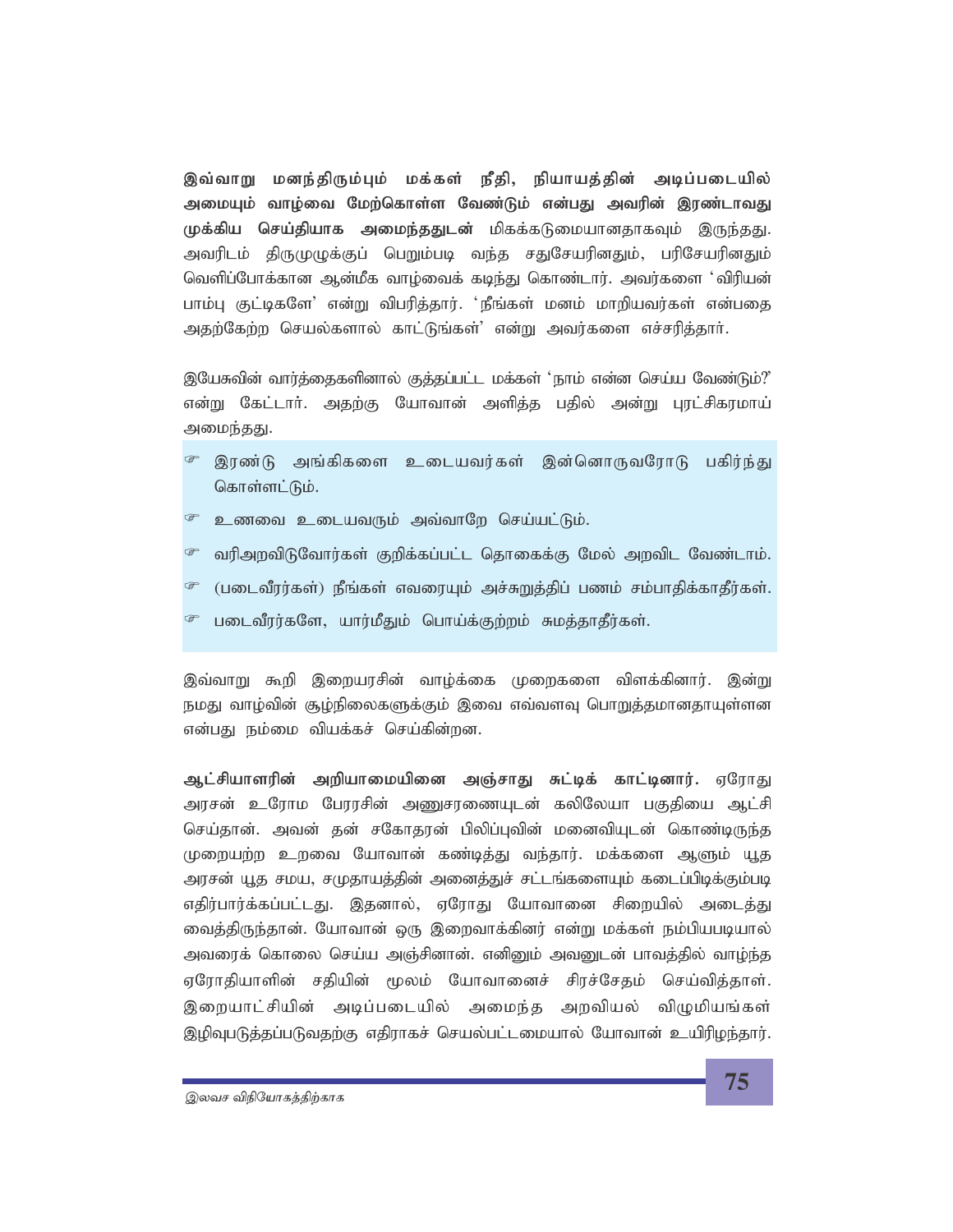#### மனச்சாட்சியின் கைதிகள்

தம் சொந்த நலனையோ பாதுகாவலையோ பெரிதாகக் கருதாது, நீதி நியாயத்திற்கென போராடிய பலரைப் பற்றி தொடர்ந்து வரும் பாடங்களில் கற்போம்.

நீதியை நிலைநாட்டவும், அநீதிச் செயல்களுக்கெதிராகப் போராடவும், தம் மனச்சாட்சியினால் தூண்டப்பட்டு, அதனால் அதன்படி செயல்படுவதற்கு தடைசெய்யப்பட்ட நிலையில், அதற்கென துன்பங்களை ஏற்போரை



'மனச்சாட்சியின் கைதிகள்' என்று அழைக்கின்றோம். அவர்கள் தம் மனசாட்சியின்படி நடந்து கொள்வதனால் பலவேளைகளில் சிறைவாசம் அனுபவிப்பதுண்டு.

தென் ஆபிரிக்க நாட்டில் கறுப்பின மக்கள் அண்மைக்காலம் வரை வெள்ளையின மக்களினால் ஒடுக்கப்பட்டு வந்தனர்.அங்கு கறுப்பின மக்களின் சமத்துவத்திற்கான நியாயமான அகிம்சைப் போராட்டத்தை மேற்கொண்டு வந்தவர் நெல்சன் மண்டேலா ஆவார். அவர் 28 வருடங்களாகத் தொடர்ந்து சிறையில் அடைக்கப்பட்டிருந்தார். பலமுறை அவர் தமது போராட்டத்தைக் கைவிடின் விடுதலை பெறலாம் என்று வெள்ளை ஆட்சியாளரினால் அறிவுருத்தப்பட்டார். எனினும் ஆபிரிக்காவின் கறுப்பு மக்களின் விடுதலைக்காக தனது வாழ்வின் முக்கிய காலப் பகுதியை தொடர்ந்து சிறையிலேயே கழித்தார். இறுதியில் தென்ஆபிரிக்க மக்கள் விடுதலை பெற்றனர்.

இன்றும் பல வருடங்களாக எதிர்கட்சி தலைவரான ஆங்சாங்சூக்கி என்னும் பெண் இராணுவ ஒடுக்குமுறை ஆட்சியினருக்கெதிராகத் தன் போராட்டத்தைக் கைவிட மறுத்து, மியான்மார் (பர்மா) நகரில் வீட்டுக்காவலில் சிறை வைக்கப்பட்டுள்ளார். இவர் போன்றவர்கள் பிறருக்காகக் கம் வாம்வைக் கியாகம் செய்வதன் மூலம் முன்மாதிரியாக திகழ்ந்தாா்.